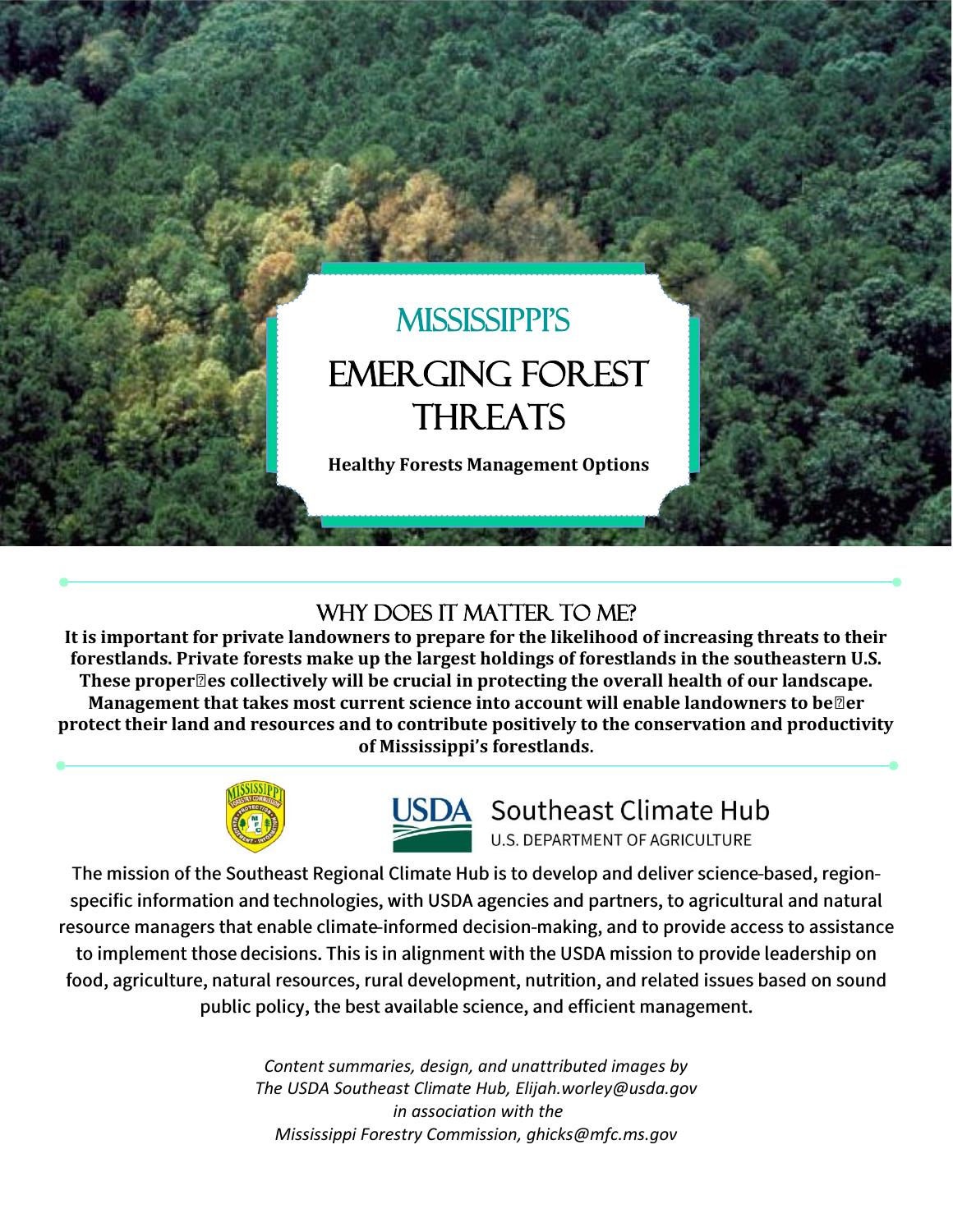### EMERGING THREATS & HEALTHY FOREST MANAGEMENT Ī

**Introduction** - Nearly 63% of Mississippi is forested totaling 19.2 million acres. These forests are predominately hardwood made up of species like sweetgum, water oak, red maple, and winged elm; however, loblolly and other minor pines make up 40% of the total forest composition. Total direct forest contributions to the economy is around \$2 billion a year and 72% of Mississippi's forests are privately owned. The ecosystem services provided by these southern forests such as flood protection, wildlife habitat, and improvement of water and air quality are invaluable to the state.



However, threats to these benefits exist and major damages are recorded every year. Factors such as hurricane activity, invasive species, wildfires, and disease impact Mississippi's forests. Adaptation options for landowners exist to help mi@gate these damages while improving the resiliency of forest stands.

**Threats from Invasive Species/ Pests/ Disease -** Invasive species (cogongrass, kudzu, etc.), pests (southern



pine beetle, red bay ambrosia beetle, etc.) and disease (laurel wilt disease, fusiform rust, brown spot needle blight, etc.) cause millions of dollars in forest damage each year in Mississippi and can impact forest water yield, water quality, and biodiversity. Increasingly longer growing seasons associated with climate change can extend the tree growing

season, but also extend the outbreak season. Additionally, invasive plants may out-compete native or planted species for resources during periods of drought. They also may lead to habitat destruction and loss of aesthetic value in recreational areas. Management practices to control these threats, including prescribed burning, thinning, and proper herbicide or pesticide application. Early detection is critical to finding outbreak areas before the problem can multiply and spread.



**Threats from Wildfire -** Increased fuel loads and more frequent droughts could increase wildfire frequency



and intensity within the southeast, with Mississippi suffering approximately 21,000 acres per year in forest damage. Prescribing burns to reduce fuel loads and periodic thinning remain essential techniques. However, timing and control must be appropriate during periods of drought. Salvage logging aller extreme weather events or significant timber losses reduces fuel loads. Incorporating fire-resistant species may also mi**ngate wildfire risks.** 

**Threats from Drought** - Increasing drought frequency and extreme heat are responsible for millions in damage to forest stands and ecosystems each year in Mississippi while also impacting water quantity and quality and biodiversity. Heat and water stress can leave stands more vulnerable to pests and diseases and may result in minor to substantial dieback. Drought conditions also lead to increased wildfire potential. Adaptation options include thinning, incorporation of drought-resistant



species, and using prescribed burns. Monitoring for signs of disease or pest activity will provide an early advantage to landowners for fighting outbreaks.